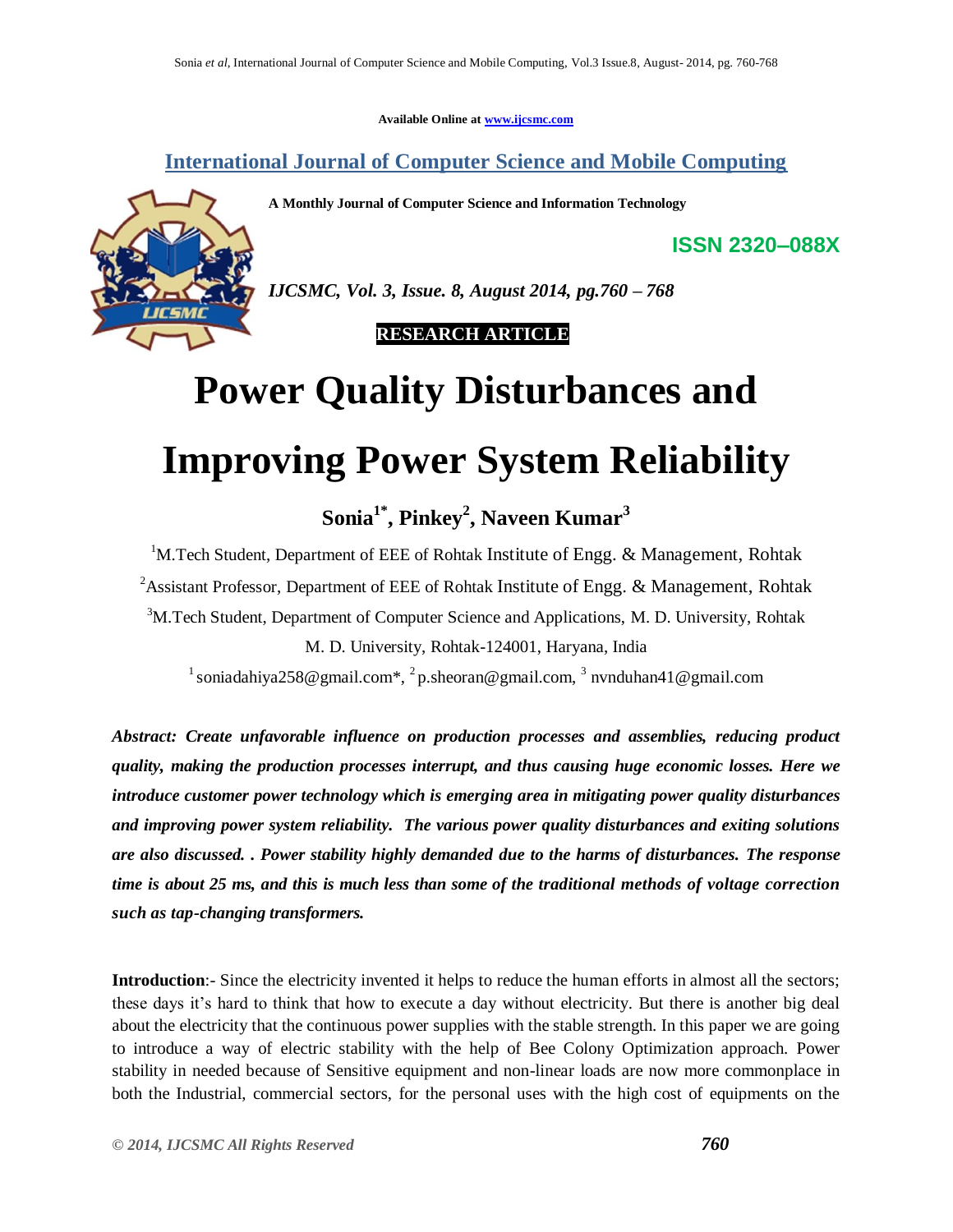bases of benefited standards of the each for the individual uses the domestic environments. Because of this a high awareness of power quality is developing amongst electricity users. Occurrences affecting the electricity supply that were once considered acceptable by electricity companies and users are now often considered a problem to the users of everyday equipment. Power stability highly demanded due to the harms of disturbances include interruptions; voltage sags and swells; harmonic distortions and surges. With the day by day inventions, more and more production processes and assemblies (like semiconductor manufacturing, computer integrated manufacturing system and paper making, etc.) rely on those equipments whose kernels are CPU chips or power electronics devices. Moreover, owing to rapid use of large numbers of non-linear loads and various faults in power system, many power quality problems will be caused, such as voltage sag, swell, asymmetry, flicker, fluctuation, and harmonics and so on. These problems may create unfavorable influence on production processes and assemblies, reducing product quality, making the production processes interrupt, and thus causing huge economic losses. Here we introduce customer power technology which is emerging area in mitigating power quality disturbances and improving power system reliability. The various power quality disturbances and exiting solutions are also discussed.

Custom power devices like Dynamic Voltage Restorer (DVR) and Distribution Static Compensator (D-STATCOM) are used to correct all types of voltage sags at distribution level. These devices works based on the voltage source converter (VSC) principle. A DVR is a series device that generates an ac voltage and injects it in series with the supply voltage through an injection transformer to compensate the voltage sag. On the other hand, a D-STATCOM is a shunt device that generates an ac voltage, which in turn causes a current injection into the system through a shunt transformer. For lower voltage sags, the load voltage magnitude can be corrected by injecting only reactive power into the system. However, for higher voltage sags, injection of active power, in addition to reactive power, is essential to correct the voltage magnitude. Active power injection of the device must be provided by an external energy source or energy storage system. The response time of both DVR and D-STATCOM is very short and is limited by the power electronics devices. The response time is about 25 ms, and this is much less than some of the traditional methods of voltage correction such as tap-changing transformers.

**Existing Work:-** There could be completely different definitions for power quality (PQ), depending on one's frame of reference. Power quality is the study or description of both voltage and current disturbances. Power quality can be seen as the combination of voltage quality and current quality. Generally, PQ is concerned with deviations of voltage and/or current from the ideal, and has nothing to do with deviations of the product of voltage and current (power) from any ideal shape. One should realize that there is no general consensus on the use of these definitions. A consistent set of definitions is given as follows:

**Voltage quality** is concerned with deviations of the voltage from the ideal. The ideal voltage is a single-frequency sine wave of constant amplitude and frequency.

**Current quality** is the complementary term to voltage quality. It is concerned with the deviation of the current from the ideal. The ideal current is again a single-frequency sine wave of constant amplitude and frequency, with the additional requirement that the current sine wave is in phase with the voltage sine wave.

**Power quality** is the combination of voltage quality and current quality.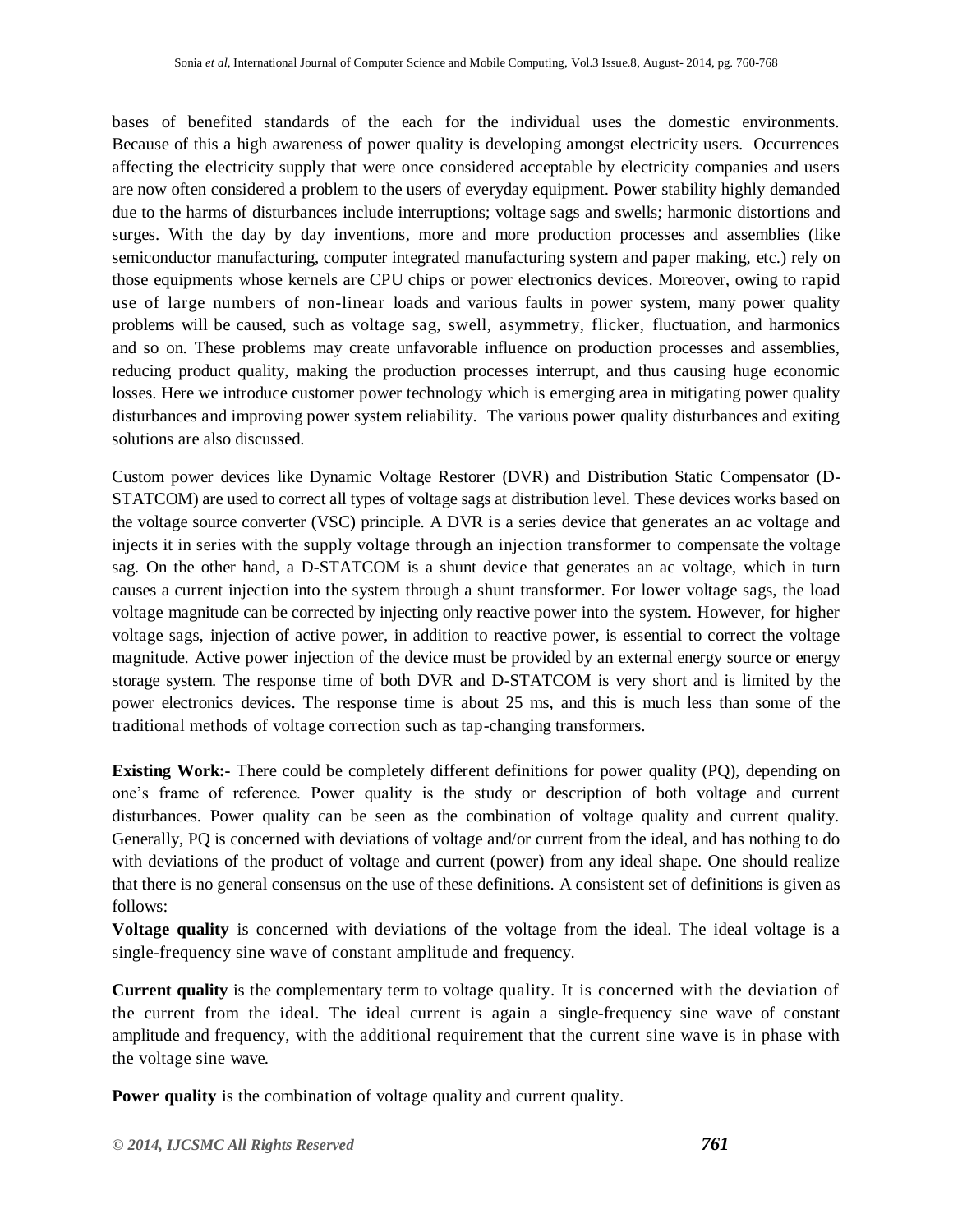**Quality of supply** is a combination of voltage quality and the non-technical aspects of the interaction from the power network to its customers.

**Quality of consumption** is the complementary term to quality of supply.

**Variations** are small deviations of voltage or current characteristics from its nominal or ideal value, e.g. the variation of voltage rms. value and frequency from their nominal values, or the harmonic distortion of voltage and current. Variations are disturbances that are measured at any moment in time.

**Events** are larger deviations that only occur occasionally, e.g. voltage interruptions or load switching currents.

### **Barrier ahead the Power Stability**

**Transients** These are sub cycle disturbances with a very fast voltage change. They typically have frequencies often to hundreds of kilohertz and sometimes megahertz. The voltage excursions range from hundreds to thousands of volts. Transients are also called spikes, impulses and surges. Two categories of transients are described in [], impulsive transient and oscillatory transient. Examples of transients include lightning, electro-static discharge; load switching, line/ cable switching, capacitor bank or transformer energizing and ferro-resonance.

**Long- Duration Voltage Variations** Long-duration variations encompass root-mean-square (rms) deviations at power frequencies for longer than 1 min. A voltage variation is considered to be longduration when the limits are exceeded for greater than 1 min. These variations are categorized below:

**Over voltage:** An over voltage is an increase in the rms voltage greater than 110 percent at power frequency for duration longer than 1 min. Examples include load switching, incorrect tap settings on transformers, etc.

**Under voltage:** An under voltage is a decrease in the rms ac voltage to less than 90 percent at power frequency for duration longer than 1 min. Examples include load switching, capacitor bank switching off, overloaded circuits, etc.

**Sustained interruptions:** These come about when the supply voltage stays at zero longer than 1 min. They are often permanent and require human intervention to repair the system restoration. Examples include system faults, protection maltrip, operator intervention, etc.

### **Short- Duration Voltage Variations**

Short-duration variations encompass the voltage dips and short interruptions. Each type of variations can be designated as instantaneous, momentary, or temporary, depending on its duration these variations can be categorized as:

**Interruptions:** This occurs when the supply voltage or load current decreases to less than 0.1 pu for a time not exceeding 1 min. The voltage magnitude is always less than 10 percent of nominal. Examples include system faults, equipment failures, control malfunctions, etc.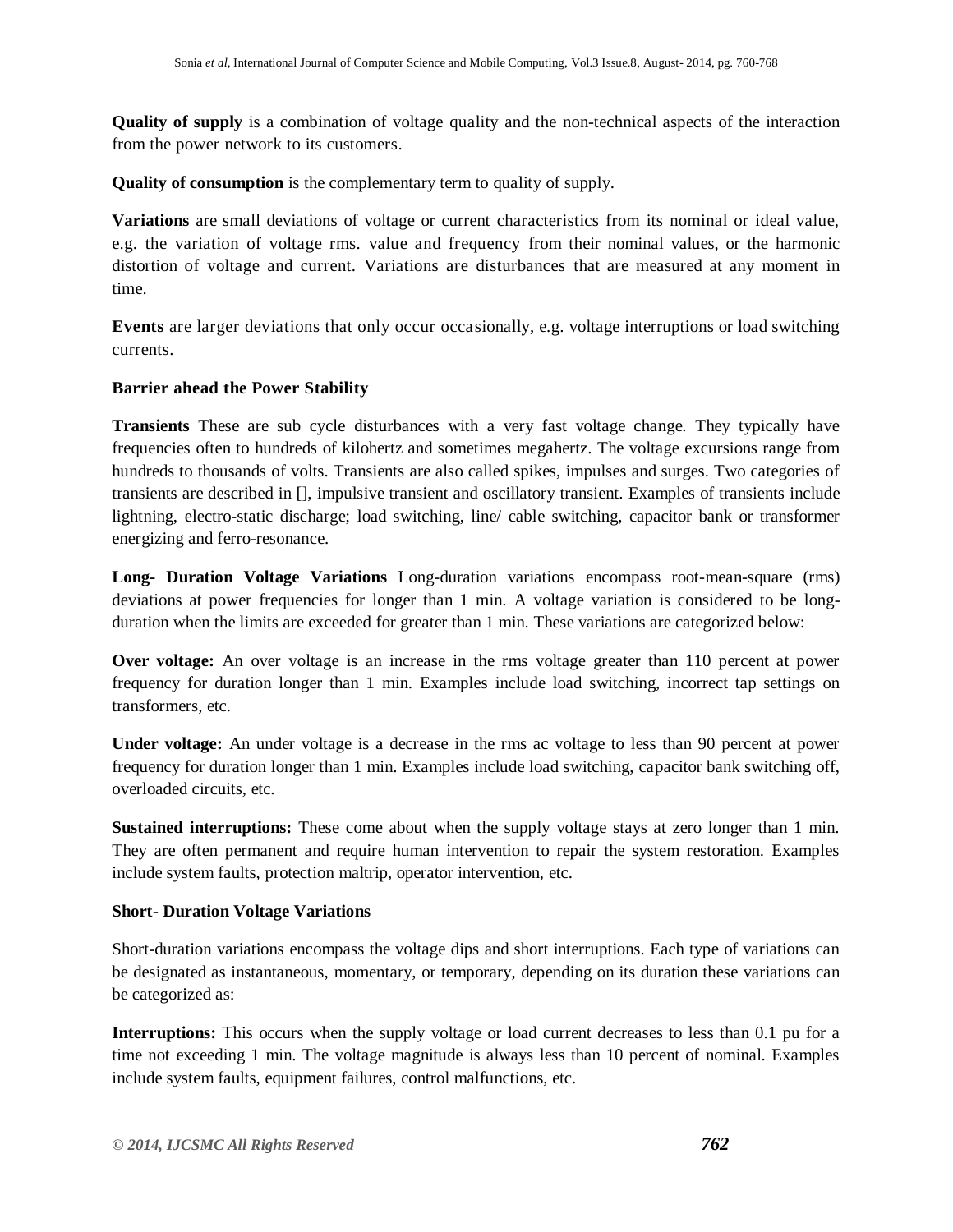**Sags (dips):** Sag is a decrease to between 0.1 and 0.9 pu in rms voltage or current at power frequency for durations from 0.5 cycle to 1 min. Examples include system faults, energization of heavy loads, starting of large motors, etc.

**Swells:** A swell is an increase to between 1.1 and 1.8 pu in rms voltage or current at power frequency for durations from 0.5 cycle to 1 min. Swells are not as common as sags. Sometimes the term momentary over voltage is used as a synonym for the term swell. Examples include system faults, switching off heavy loads, energizing a large capacitor bank, etc.

#### **How to deals with Power Quality Problems**

There are two approaches to the mitigation of power quality problems. The solution to the power quality can be done from customer side or from utility side. First approach is called load conditioning, which ensures that the equipment is less sensitive to power disturbances, allowing the operation even under significant voltage distortion. The other solution is to install line conditioning systems that suppress or counteracts the power system disturbances. A flexible and versatile solution to voltage quality problems is offered by active power filters. Currently they are based on PWM converters and connect to low and medium voltage distribution system in shunt or in series. Series active power filters must operate in conjunction with shunt passive filters in order to compensate load current harmonics. Shunt active power filters operate as a controllable current source and series active power filters operates as a controllable voltage source. Both schemes are implemented preferable with voltage source PWM inverters, with a dc bus having a reactive element such as a capacitor.

Active power filters can perform one or more of the functions required to compensate power systems and improving power quality. Their performance also depends on the power rating and the speed of response. However, with the restructuring of power sector and with shifting trend towards distributed and dispersed generation, the line conditioning systems or utility side solutions will play a major role in improving the inherent supply quality; some of the effective and economic measures can be identified as following:

**Earthing practices:** A large number of reported power quality problems are caused by incorrect earthing practices. Verification of earthing arrangements, particularly when harmonics problems are reported, should always be conducted early in a power quality investigation.

**Transfer switches:** Transfer switches are used to transfer a load connection from one supply to another, allowing the choice of two supplies for the load (or sub network), should one supply suffer power disturbances then the other supply will be automatically switched in reducing the possibility of supply disruption to the load.

**Static breakers:** The power electronic equivalent of a circuit breaker with a sub-cyclic response time is nothing but static circuit breaker. The static breaker will allow the isolation of faulted circuits in the shortest possible time frame; other nearby loads will therefore have improved power quality.

**Active filters and SVCs:** The control of reactive power, and therefore harmonics, can be achieved by controlling a proportion of the power systems current through a reactive element. Conventionally this is achieved by switching inductors and capacitors in shunt with the power system, using thyristors. With the SVC the control of the current is achieved by controlling the output voltage magnitude of an inverter. SVCs are used to absorb or inject reactive currents to eliminate the harmonic distorting currents drawn by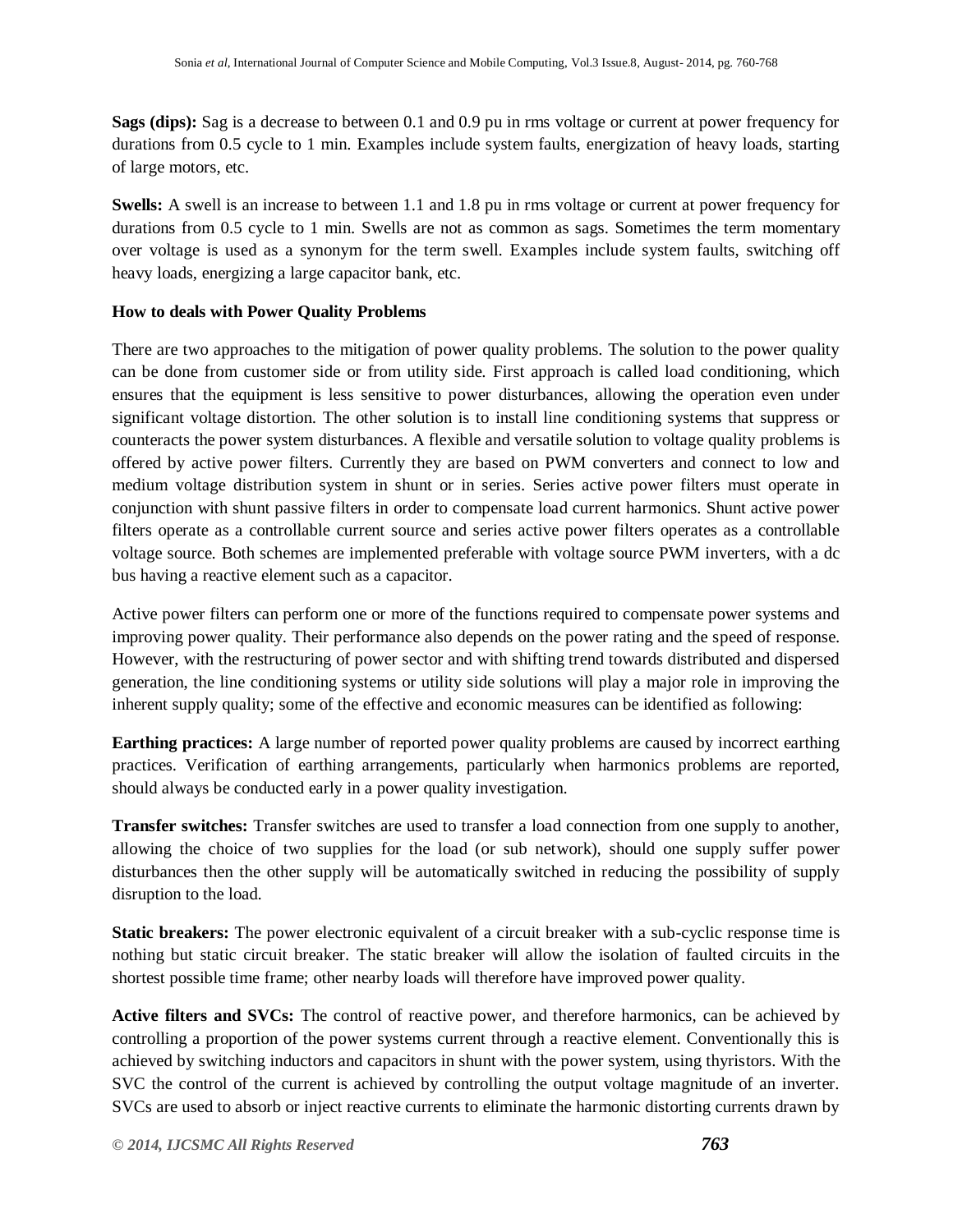non-linear loads. Unified power flow controllers (UPFCs) are similar to SVCs but allow both series and shunt compensation.

**Classification of Fault :** Fault in Power System occur because of insulation failure in plant which may be caused by a system over-voltage such as switching surge or a lighting stroke, or may be due to broken insulators or conductors, and various other causes on the transmission line. Faults on Power Systems are divided into three-phase balanced faults and unbalanced faults.

**Balanced fault**: fault is defined as the simultaneous short circuit across three phases. It occurs infrequently, but it is most severe type of fault encountered. Because the network is balanced, it is solved on a per-phase basis. The other two phases carry identical currents except for phase shift. The reactance of the synchronous generator under short circuit conditions is a time-varying quantity, and for network analysis three reactances were defined. The sub-transient reactance of the first few cycles has short circuit current, transient reactance in the next 30 cycles and the synchronous reactance thereafter. Since the duration of the short circuit current depends on the time of operation of the protective system, it is not always easy to decide which reactance to use.

**Unbalanced Fault:** Unwanted loss of power stability discussed as the unbalanced fault for example; sudden lose of load. The effect of sudden loss of load is the abrupt change in the electrical torque Te due to the change in the fundamental frequency of the armature current that induces impact torques on the shaft or torsional oscillations as in the magnitude of which is proportional to the change in Te in relation to mechanical torque Tm (or DT). The higher the change, the higher will be the machine vibration response. This happens in a few cycles prior to clearance and again after clearance. At the instant of a fault, the power developed by the generator abruptly decreases to zero and its terminal voltage will drop to almost zero in magnitude. Since the prime mover is incapable of responding instantly, Tm will be greater than Te resulting in the increase of engine speed. The generator over speed protection will normally operate once the frequency exceeds a certain level.

**Proposed Work**: A power system is one of the most complex architecture that satisfy the power demands of the users. Modern Power systems are highly complex and nonlinear that perform the analysis on availability and demand and take the relative decision on supply. These kind of system are capable to resolve the problems like fault tolerance, load balancing, load sharing, stability etc. Power system stability is one the complex architecture among these. The presented work is about to achieve the power system stability using Artificial Bee colony optimization algorithm. The work is able to provide the transient stability as well as steady state stability. As the optimization function is defined in the system, the work is intelligent and completely dynamic in nature. The work will be able to provide the automatic voltage regulation and also leads to the small magnitude and low frequency oscillation in the system.

**Objective:** The main objective of the work is design an artificial bee colony optimization based power system stability model so that dynamic voltage regulation will be achieved.

- The objective of work is to control the system in case of under load and over load situations.
- The objective of work is to define a robust system that will not be affected with the smaller variations in the parameters.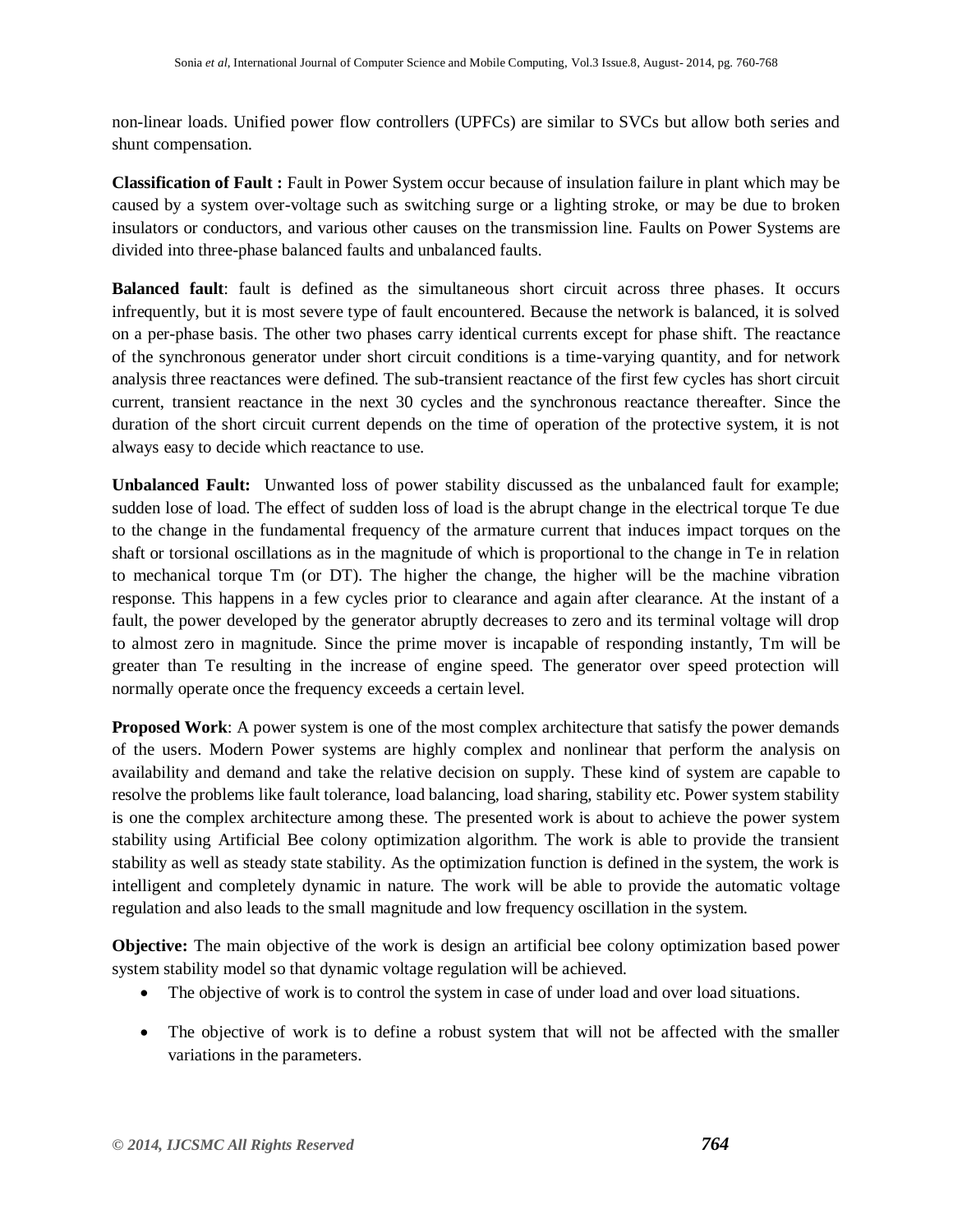**Why this one better** The presented work is the improvement over the existing work under following respects

- In this presented work, an effective Bee Colony Optimization approach is defined to achieve the system stability in case of network fault as well as unequal load. Whereas the existing work is defined only specific to the load based system stability.
- In existing system, the system stability is been achieved in about 2-3 seconds whereas in this present work, the system stability is achieved in about 1.5 seconds.
- In existing system, the stability is defined for single area it means the power system is not much complex. But in this work, a hybrid system is defined with 3 different areas and effective stability is achieved in all areas.

**How it works Step1:** This is the Initialization Step i.e. it initializes the population of the solution/feature/food source. In this step we will place employed bee on each food source.



**Step 2:** This step includes the quality assessment of food source. In this we will evaluate the food source using normalized correlation coefficient c (x, y). Correlation is termed as template matching.

**Step 3:** In this step onlookers do the greedy selection. In this step for all food source we calculate probability of values.

| $p_i = \frac{c_i}{\sum_{i=1}^{N} c_i}$                                             |  |  |  |
|------------------------------------------------------------------------------------|--|--|--|
|                                                                                    |  |  |  |
| $\sum_{i=1}^{n} i = \{1,2,3, \ldots, N\}$ Where N= total<br>number of food source. |  |  |  |
| $\triangleright$ $\boldsymbol{p}_i$ =Probability of ith food source                |  |  |  |
| $c_n$ = Correlation Value                                                          |  |  |  |
|                                                                                    |  |  |  |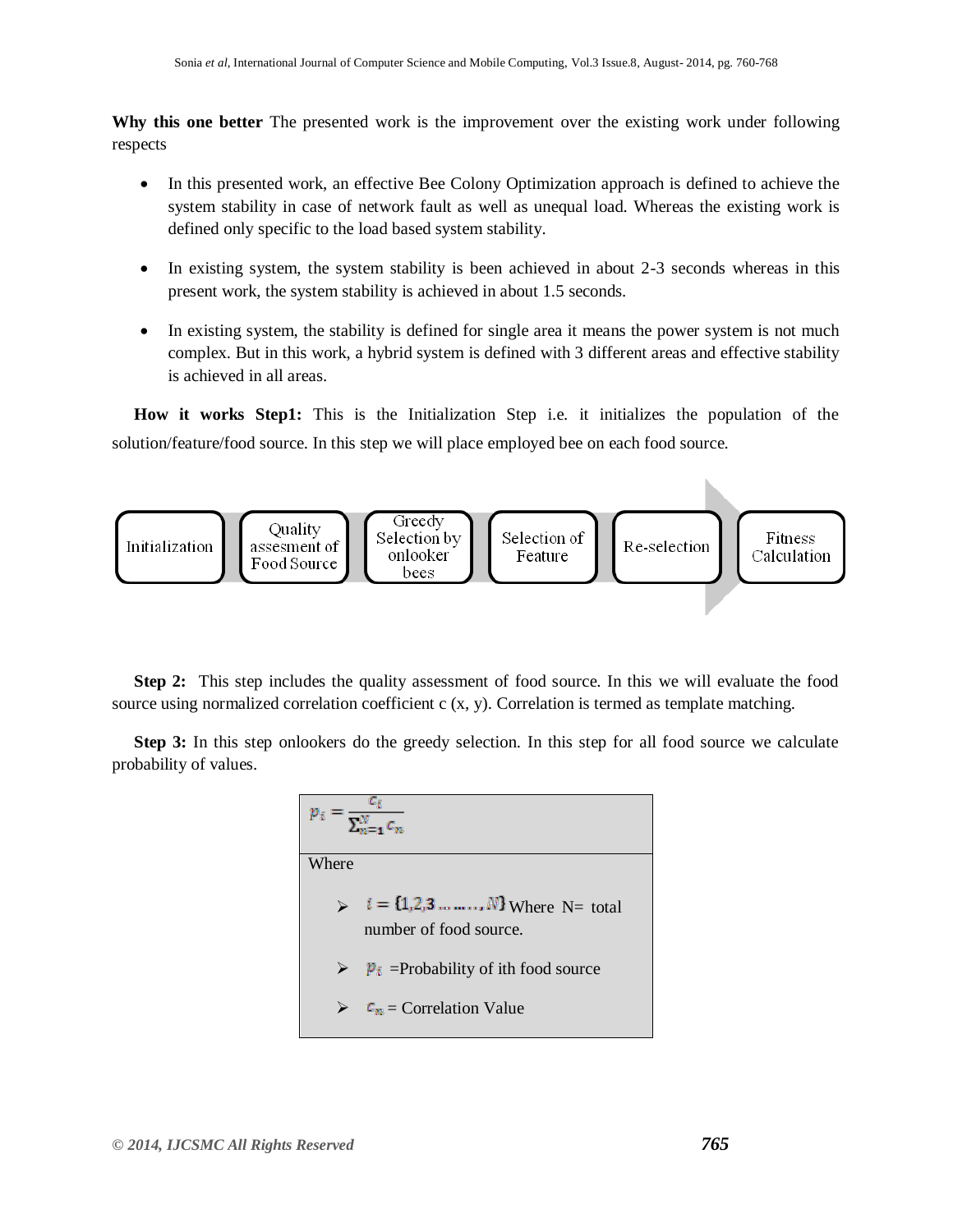**Step 4:** In this step we do selection of features. Now we have to calculate average of correlation value obtained by each onlooker bee for a particular food source.

For example: Consider a Single machine connected to infinite bus system with a simple exciter, having the parameters  $K_1$ ,  $K_2$ ,  $K_3$ ,  $K_4$ ,  $K_5$  and  $K_6$  [1]. The following table describes all the different combinations of parameters and loading explored with this system.

**Step 5:** In this step we do the reselection of features. In this we will produce the candidate food position from the old one in memory, which may have been abandoned while feature extraction.

**Step 6:** In this step we calculate fitness value. If the fitness value is less than or is equal to 1, then we will continue face recognition otherwise no image found and we will exit.

Then the onlooker bee will select the maximum  $\mathbf{p}_i$  and will follow the employed bee to the selected food source.

Note: - step 2 will repeated for all onlooker bees and will calculate probability for each onlooker bee.

The machine constants that were used are:

|                           | Hydro | <b>Steam</b> |
|---------------------------|-------|--------------|
| $\mathbf{X}_{\mathbf{d}}$ | 1.14  | 1.6          |
| $X_d'$                    | 0.24  | 0.32         |
| $\mathbf{X}_{q}$          | 0.66  | 1.55         |
| Tdo'                      | 12    | 6            |

#### **Where**

 $X_d$  is representing Direct axis armature winding synchronous reactance.

 $X_d$ ' is representing Direct axis armature winding transient reactance.

X<sup>q</sup> is representing Quadrate axis armature winding synchronous reactance.

Tdo' is representing Direct axis armature winding transient open circuit time constant.

Consider a synchronous machine connected to an infinite bus bar though an external reactance with a simple exciter with operated at a load of  $P+JQ=0.9+j0.3$ . Parameters of the system are as fallows.

 $K_1 = 0.7643, K_2 = 0.8649, K_3 = 0.3230. K_4 = 1.4187, K_5 = -0.1463, K_6 = 0.4168, H=3.$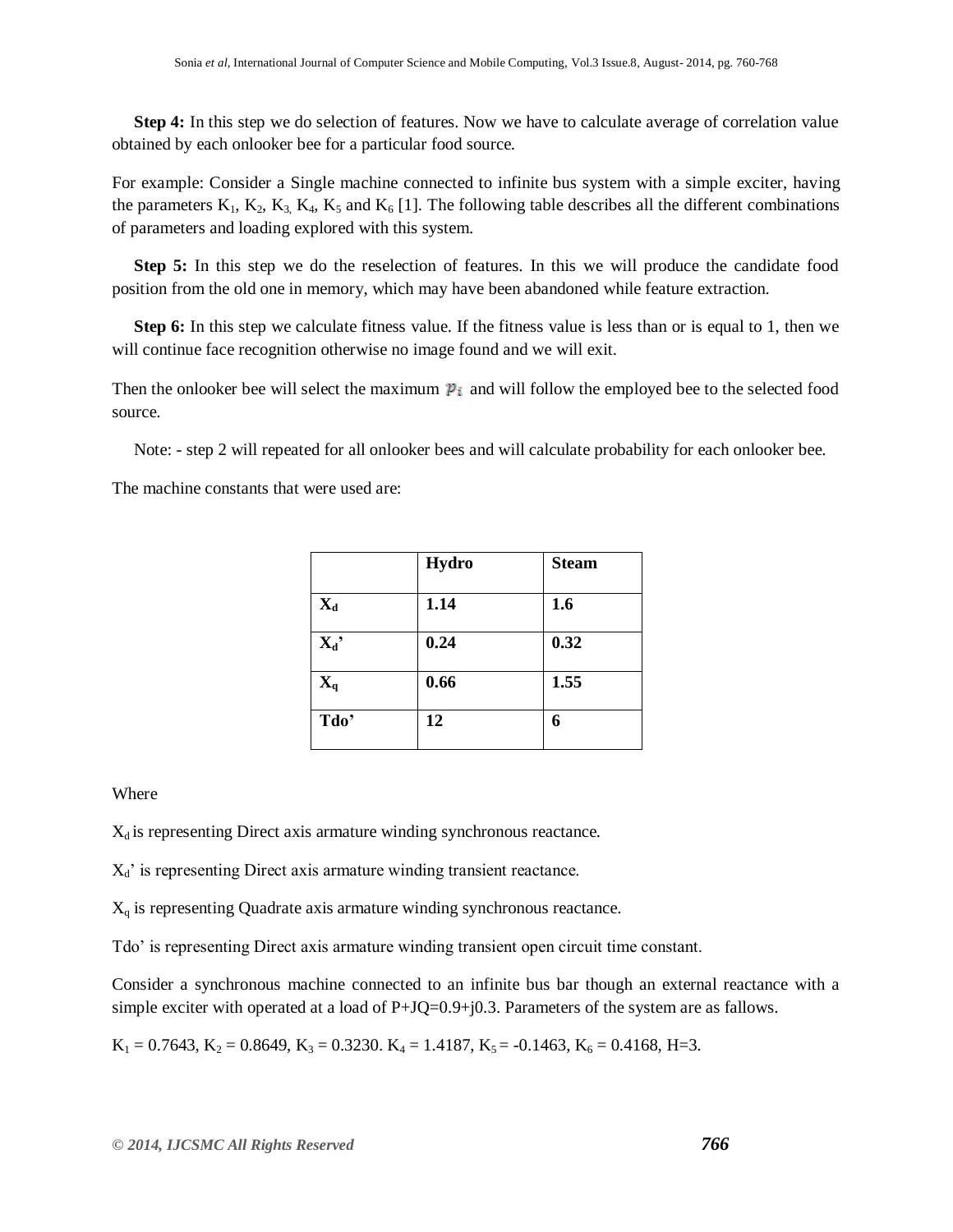The result in the form of graph is achieved as



**Conclusion & future work**: In this presented work, the problem of fault is been covered by using the ABC based optimization model. The fault is associated with the bus line. In general case, as the fault occur the voltage, complete voltage distribution over the system is affected and overall voltage in the system set to 0. In this presented system, a ABC improved stability model is been presented to achieve the stability over the system.

But in this presented system, an effective model is presented to achieve the signal stability. The presented system provided the stable voltage distribution as fault occur over the system. The obtained results shows that the power stability is been achieved by the system.

## **References:**

- 1. John Stones and Alan Collinsion "Introduction to Power Quality" power engineering journal 2001 pages: 58-64
- 2. Jeff G.D, W.L.Stebbins "Power Quality: A Utility and Industry Perspective" IEEE Trans on IAS, 1997
- 3. M.M. Osborne, R.kitchin, Hugh M.Ryan "Custom power technology in distribution systems: An over view" IEEE Symposium, on Reliability and security of Wind distribution system 2001
- 4. H. Hingorani "Introducing custom power" IEEE spectrum, vol.32 no.6 June 1995 p 41-48
- 5. M. H. J. Bollen, "Understanding Power Quality Problems—Voltage Sags and Interruptions" Piscataway, New York: IEEE Press, 2000.
- 6. IEEE 802.1Qau: End-to-end congestion management, Working Draft, <http://www.ieee802.org/1/pages/802.1au.html>
- 7. J. Jiang and R. Jain, Analysis of Backward Congestion Notification (BCN) for Ethernet In Datacenter Applications, IEEE INFOCOM Minisymposium,2007.3.
- 8. ahref="http://thesciencedictionary.org/backward-explicit-congestion-notification/"title="BACKWARD EXPLICIT CONGESTION NOTIFICATION">BACKWARD EXPLICITCONGESTION NOTIFICATION</a>
- 9. [www.stanford.edu/class/ee384y/Handouts/congestio-mgmt.pdf](http://www.stanford.edu/class/ee384y/Handouts/congestio-mgmt.pdf)
- 10. [ieee802.org/1/files/public/docs2005/new-bergamasco-backward-congestion-notification-0505.pdf](http://www.ieee802.org/1/files/public/docs2005/new-bergamasco-backward-congestion-notification-0505.pdf)
- 11. <http://www.hill2dot0.com/wiki/index.php?title=FECN>